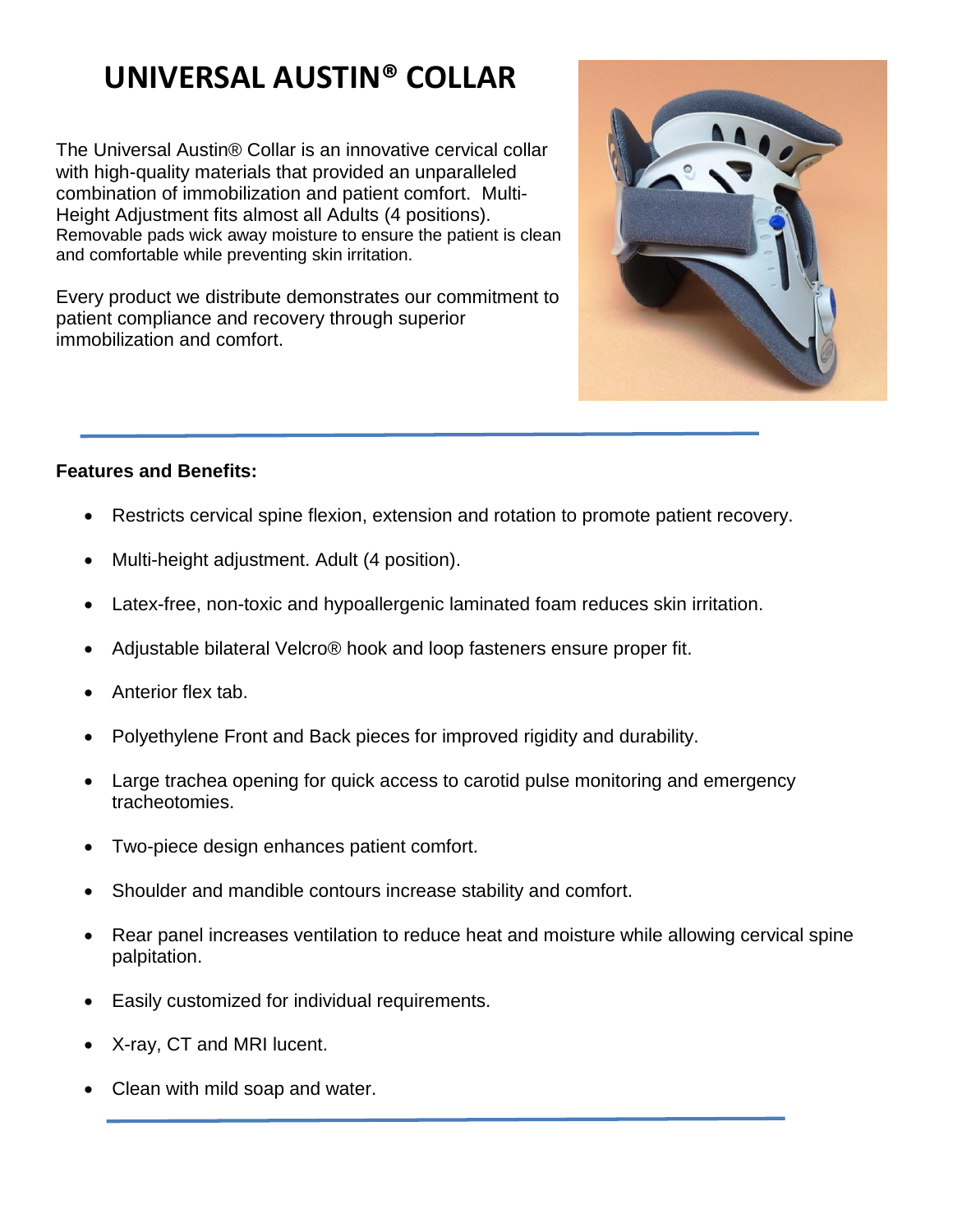### **Measurement and Sizing:**

Proper sizing of the Collar is important for patient immobilization and comfort. Always maintain the patient's head in neutral alignment. These directions are guidelines only; follow a qualified healthcare provider's instructions.

For more information, please refer to Sizes: Product Table

Proper sizing of the Collar is important for patient immobilization and comfort. Always maintain the patient's head in neutral alignment. These directions are guidelines only; follow a qualified healthcare provider's instructions.

# **Height:**

- 1. Measure the vertical distance from the top of the patient's shoulder to the tip of the chin (Figure 1. "A").
- 2. The measurement corresponds to the HEIGHT of the Collar. If the patient's measurement falls between two consecutive sizes, apply the smaller size first.

# **Circumference:**

- 3. Measure around the patient's neck (Figure 2. "B").
- 4. The measurement corresponds to the size CIRCUMFERENCE of the Collar. If the patient's measurement falls between two consecutive sizes, apply the larger size first.

# **Application:**

Proper application of the Collar is as important as proper sizing for immobilization and patient comfort. The two-piece design consists of a FRONT piece and BACK piece which are packaged as a set. In some cases, an additional replacement pad set is included.

Always maintain the patient's head in neutral alignment. These directions are guidelines only; follow a qualified healthcare provider's instructions.

Pre-form Front and Back of collar prior to application by slightly rolling panels inward with both hands. Ensure the Front panel is at the lowest height setting. If adjustment is necessary, pull out the plastic tab from the dial to remove/release the compliance ring. Pull the adjustment dial out and push down on the Chin portion of the collar. Push adjustment dial to re-engage the dial. The adjustment guides should now be at the lowest setting.

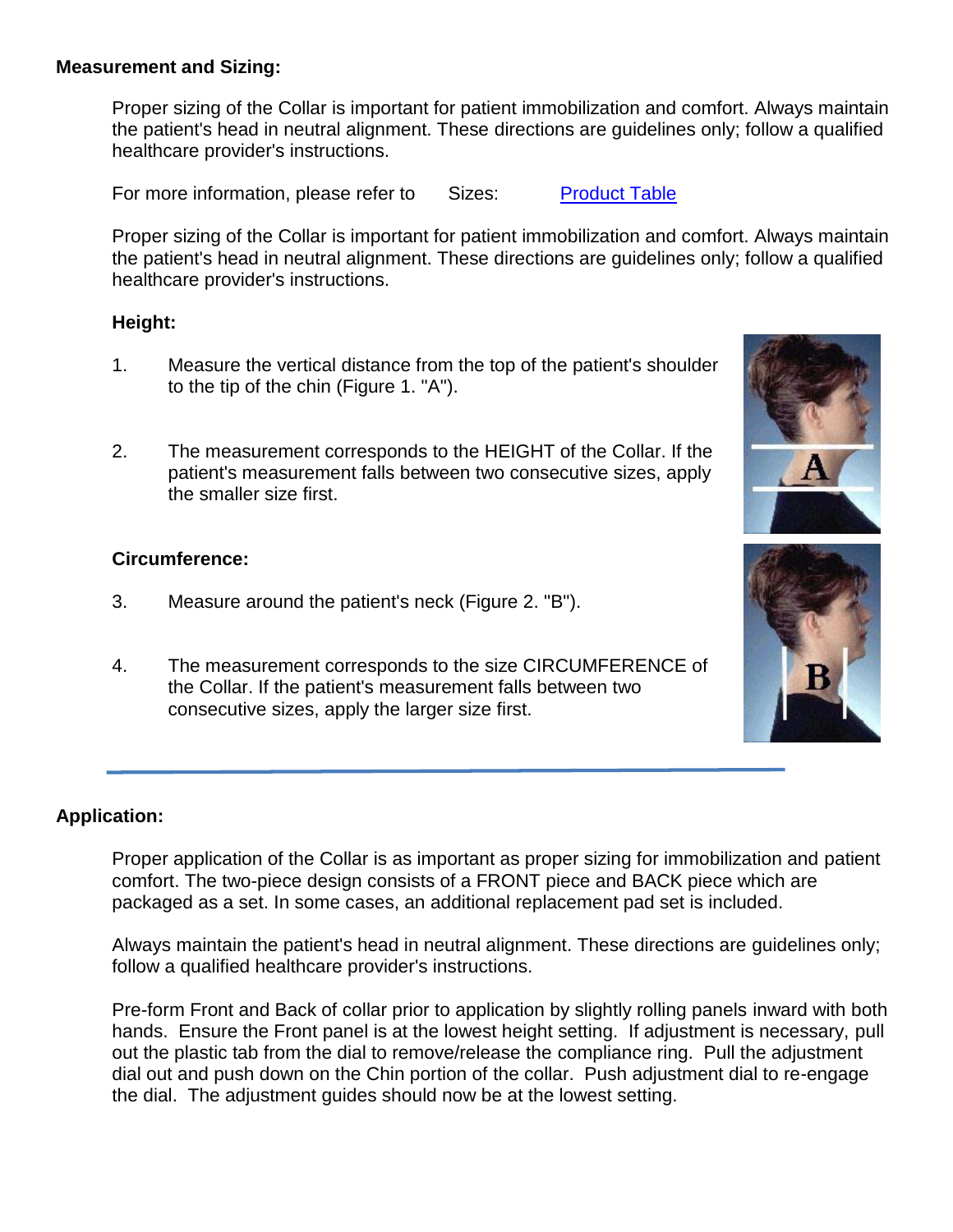- 1. To apply, patient's head should be in Neutral Alignment and should be in Supine position.
- 2. Center the Back portion of the collar by sliding Back panel behind patient's neck.
- 3. The loop straps should be located between the trapezius and the patient's ear.
- 4. Slide the Front panel of the collar up the patient's neck and position the sides of the panel over the patient's trapezius. Align the bottom of the tracheal opening at the sternal notch.
- **NOTE:** It is acceptable to have the patient's chin not touch the chin pad.

# **Sizing Adjustment:**

If the dial tag and compliance ring are applied, refer to step 2 above.

- 1. Ensure the hieght adjustment dial is engaged (pushed in). While gently holding the Front panel against the patient's chest, turn the dial clockwise to raise the chin piece. Turn the dial until the chin piece is supporting the patient's chin.
- 2. Once the chin piece is adjusted to the desired height, the compliance ring can be reapplied to ensure patient compliance. NOTE: Softgoods may require adjustment before fitting.
- 3. If the height of the chin piece needs to be readjusted, remove compliance ring and disengage the dial (pull out) and push the chin piece down to the lowest height setting and repeat step 1 above.

# **Fitting:**

- 1. With the Front portion of the collar properly adjusted and secured, use bilateral loop straps and fasten to hook portions.
- 2. Minor adjustment can be made to the straps to achieve desired comfort and secure symmetrical fit.

# **Removal:**

Before removing the Collar, mark the position of the Velcro strap location to ensure reapplication maintains the proper fit.

With the Collar secured on the patient, unfasten the Velcro strap on the RIGHT side and then the LEFT side. Remove the Collar from the patient.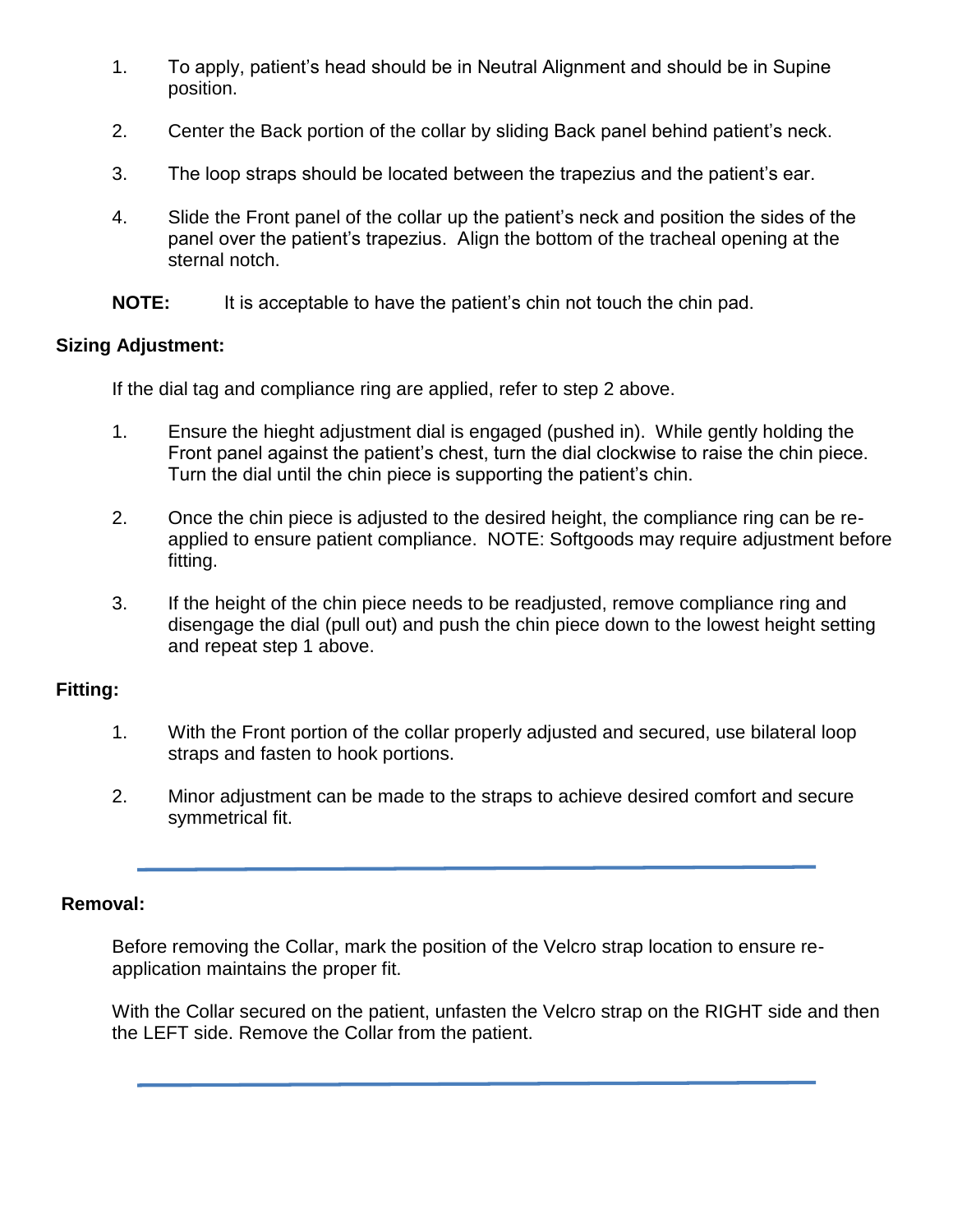### **Removable Pad Set:**

The Collar has removable laminated pads that wick away moisture to ensure the patient is clean and comfortable while preventing skin irritation. Each set contains three pads; back pad, sternum pad and chin pad.

To properly clean the Collar, it is recommended that the patient has an additional removable pad set as a replacement while the original pad set is air-drying,

Always attach the removable pads in the proper orientation with the pads positioned to contact the patient's skin. Pad adjustment may be necessary to ensure that no plastic contacts the skin.

#### **Cleaning:**

Proper hygiene and product cleaning are an important part of a patient's recovery. In addition, it will keep the patient clean, comfortable and prevent skin irritation. A qualified healthcare professional will establish your cleaning routine.

After the Collar is removed, gently clean the patient's neck and face; if there is skin irritation contact a qualified healthcare professional. The patient's neck and face should be dried completely before the Collar is applied.

Separate the Collar's removable pads from the Collar's plastic parts before cleaning. The Collar's plastic parts can be cleaned with mild soap and clean water. The Collar's plastic parts should be dried completely with a cloth or air-dried before it is applied to the patient. While a mild disinfectant is acceptable, do not use harsh chemicals or bleach.

The Collar's removable pads can be cleaned with mild soap and clean water. The Collar's removable pads should be completely air-dried before they are reattached to the Collar's plastic parts. While a mild disinfectant is acceptable, do not use harsh chemicals or bleach. While the replacement pads are drying, attach an additional pad set to the Collar and apply to patient. If you do not have an additional pad set, please contact a qualified healthcare professional or contact us.

Apply the Collar as instructed by a qualified healthcare professional.



**NOTE: This product is a single user device, use only on one patient, do not reuse on multiple patients. Follow a qualified healthcare provider's instructions regarding usage and infection control.**

### **Product Table:**

# **UNIVERSAL AUSTIN® COLLAR**

| <b>COLLAR</b>   |                  |              |                             |  |
|-----------------|------------------|--------------|-----------------------------|--|
| <b>Item No.</b> | <b>Item Name</b> | <b>Size</b>  | <b>Circumference</b><br>"B" |  |
| 1120-1200       | <b>ADUL</b>      | <b>ADULT</b> | $11" - 23"$                 |  |